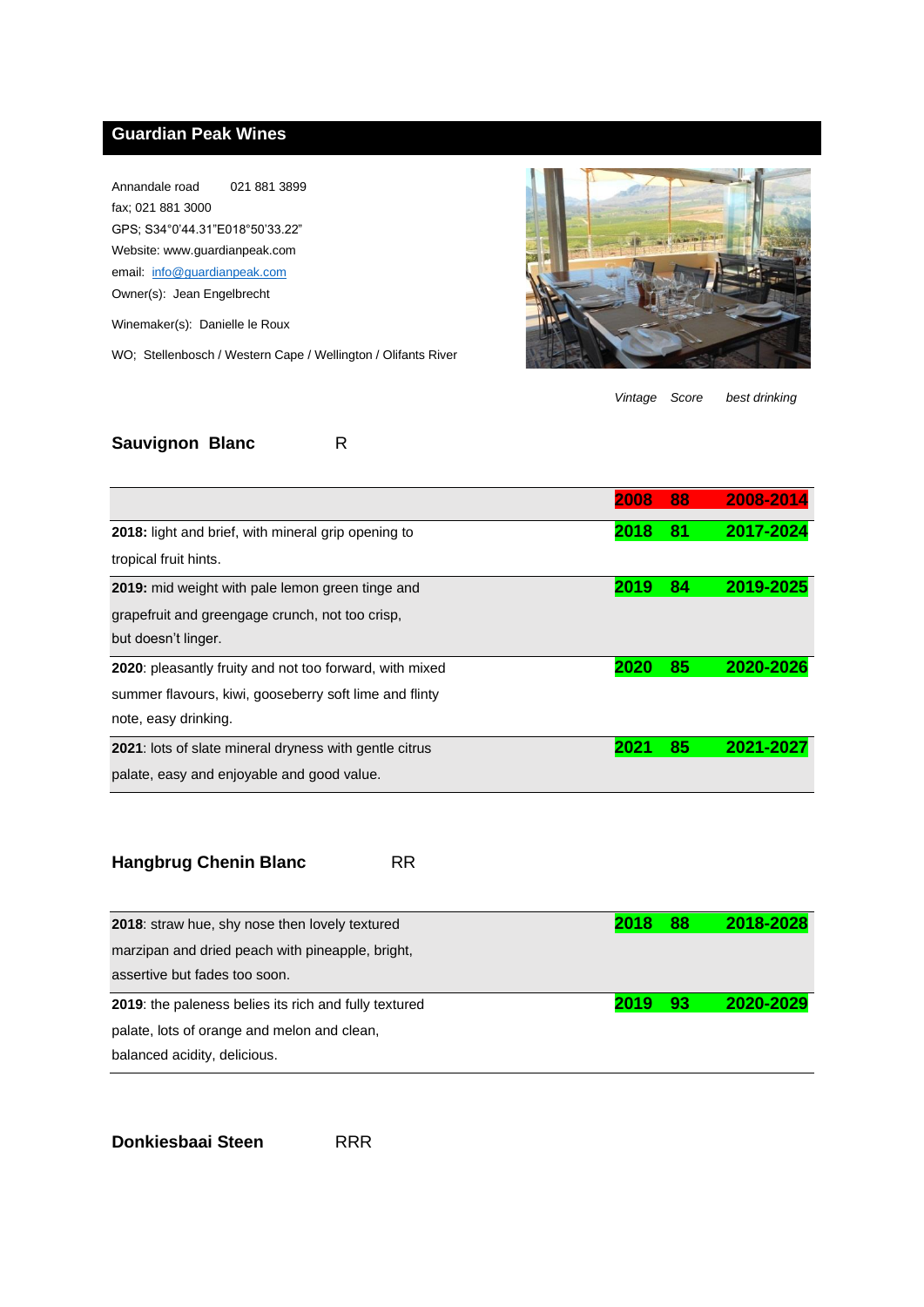| 2011: very pale, subtle nose then lush tropical           |      | 89 | 2012-2021 |
|-----------------------------------------------------------|------|----|-----------|
| fruit. Soft, silky with good acid support,                |      |    |           |
| walnuts and herbs. Not overly malic.                      |      |    |           |
| <b>2018</b> : glossy straw, apricot and nectarine impact, | 2018 | 93 | 2019-2029 |
| quite nicely oily and rich with almost leesy depths,      |      |    |           |
| complex and delicious.                                    |      |    |           |
| 2019: shy nose then nicely weighted crisp citrus fruit,   | 2019 | 88 | 2021-2029 |
| brief, but in time will show richness and length.         |      |    |           |

## **Moederkerk Chardonnay** RR

| 2017: shy nose, restrained wood, delicate and             |      | 83 | 2017-2024 |
|-----------------------------------------------------------|------|----|-----------|
| elegant, fine but not forward.                            |      |    |           |
| 2018: lees hint then slowly opening yellow fruits,        | 2018 | 89 | 2020-2027 |
| wood tannins and a clean more precise finish. Needs time. |      |    |           |
| 2019: lighter style with lemony fruit and mineral         | 2019 | 89 | 2019-2028 |
| bluntness, crisp green notes come through with            |      |    |           |
| hidden wood support.                                      |      |    |           |

## **Donkiesbaai Grenache Blanc** RRR

| <b>2020</b> : pongy nose then full mouthfeel, ripe and bold | 2020 91 | 2020-2027 |
|-------------------------------------------------------------|---------|-----------|
| dry fruits, textured and with oak structure, memorable.     |         |           |

| Rosé                                    | <b>RR</b> |  |                   |
|-----------------------------------------|-----------|--|-------------------|
| 2011: pale salmon, very dry, strawberry |           |  | 2011 83 2011-2014 |
| sweet and soft fruit. Nice mouthfeel.   |           |  |                   |
|                                         |           |  |                   |

**Donkiesbaai Pinot Noir** RRR

| 2016: not confected or overly fruited, but finely tuned,  | 2016 | - 93 | 2017-2028 |
|-----------------------------------------------------------|------|------|-----------|
| deft and elegant, subtle power and fruit purity.          |      |      |           |
| 2019: shiny garnet hue, ripe fruit attractive nose, sweet | 2019 | - 92 | 2020-2029 |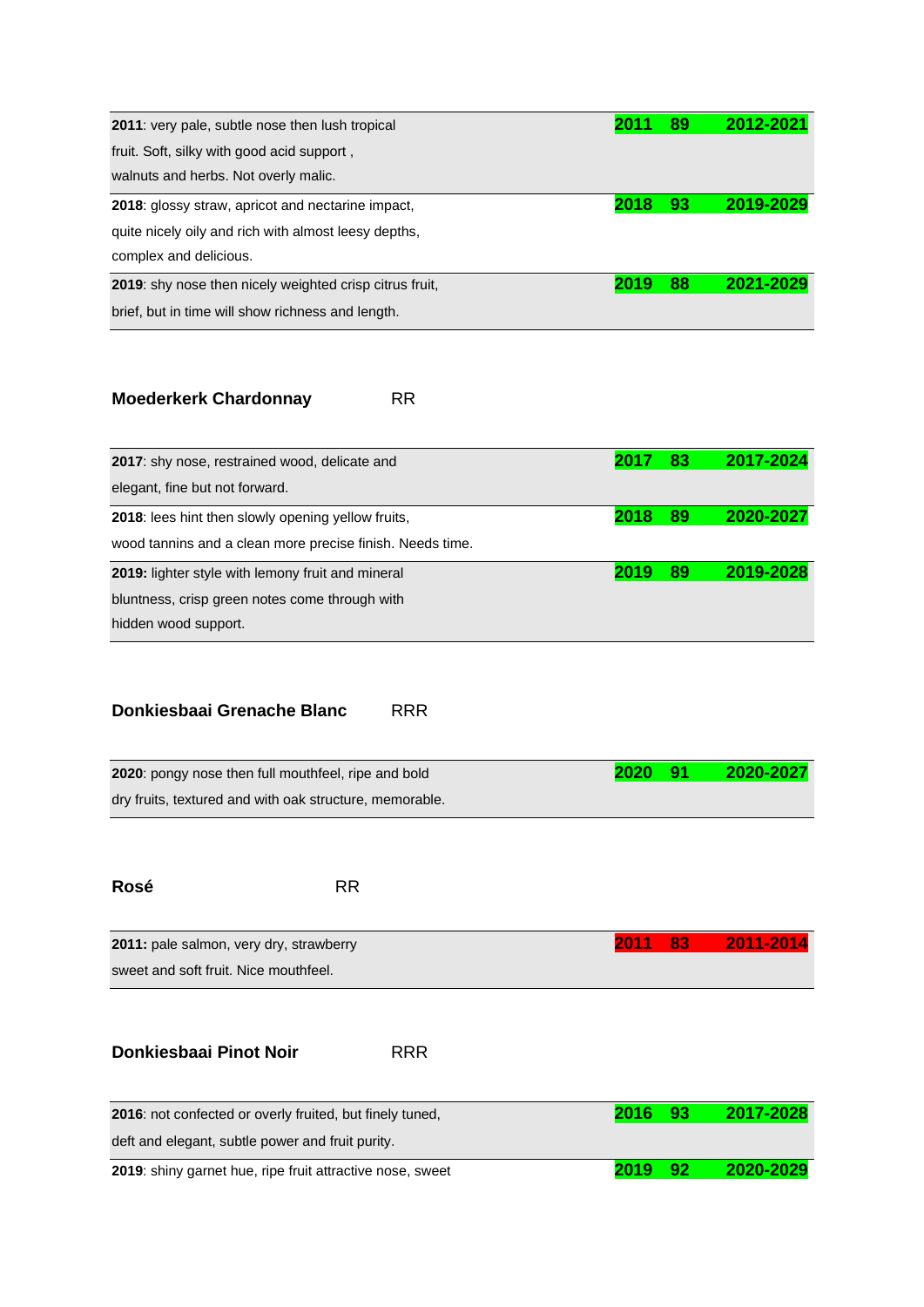summer berry notes but nicely dry, rich and layered, very good.

| Donkiesbaai Grenache                                    | <b>RRR</b> |      |       |           |
|---------------------------------------------------------|------------|------|-------|-----------|
| 2019: pale shine and juicy, bright red fruits, bold and |            | 2019 | $-93$ | 2020-2028 |
| lip-smacking, with pristine focus, succulent summer     |            |      |       |           |
| feeling and lovely impact.                              |            |      |       |           |
|                                                         |            |      |       |           |

#### **Stadstaal Cinsault** RR

| <b>2019</b> : mauve hue with muted cherry and spice nose,  | 2019 | -91 | 2019-2028 |
|------------------------------------------------------------|------|-----|-----------|
| soft and silky fruits, lush and gentle and very seductive. |      |     |           |
| 2020: ripe and generous silky fruit, so pale and           | 2020 | 90  | 2020-2029 |
| seductive, brightly perfumed and irresistible.             |      |     |           |

### **Merlot** R

|                                                            | 2007 | 88 | 2007-2013 |
|------------------------------------------------------------|------|----|-----------|
| 2010: mid coloured, strawberry, cherry,                    | 2010 | 85 | 2010-2017 |
| game and leather. Subtle tannins and nice                  |      |    |           |
| length.                                                    |      |    |           |
| 2017: mid ruby red, sweet fruit cherry nose,               | 201  | 83 | 2017-2024 |
| easy, fruity and pleasant, finishing quickly.              |      |    |           |
| 2018: fresh and bright, with acid structure and            | 2018 | 86 | 2018-2027 |
| red cherry fruit, uncomplicated and satisfyingly           |      |    |           |
| fruity.                                                    |      |    |           |
| <b>2019:</b> soft and comforting, with mixed berry fruits, | 2019 | 85 | 2019-2027 |
| hint of vanilla and cherry, round and accessible.          |      |    |           |
| 2020: nicely balanced with accessible berry fruit          | 2020 | 86 | 2020-2028 |
| and cherry fullness, unobtrusive but enjoyable.            |      |    |           |

**Kweekskool Merlot RR**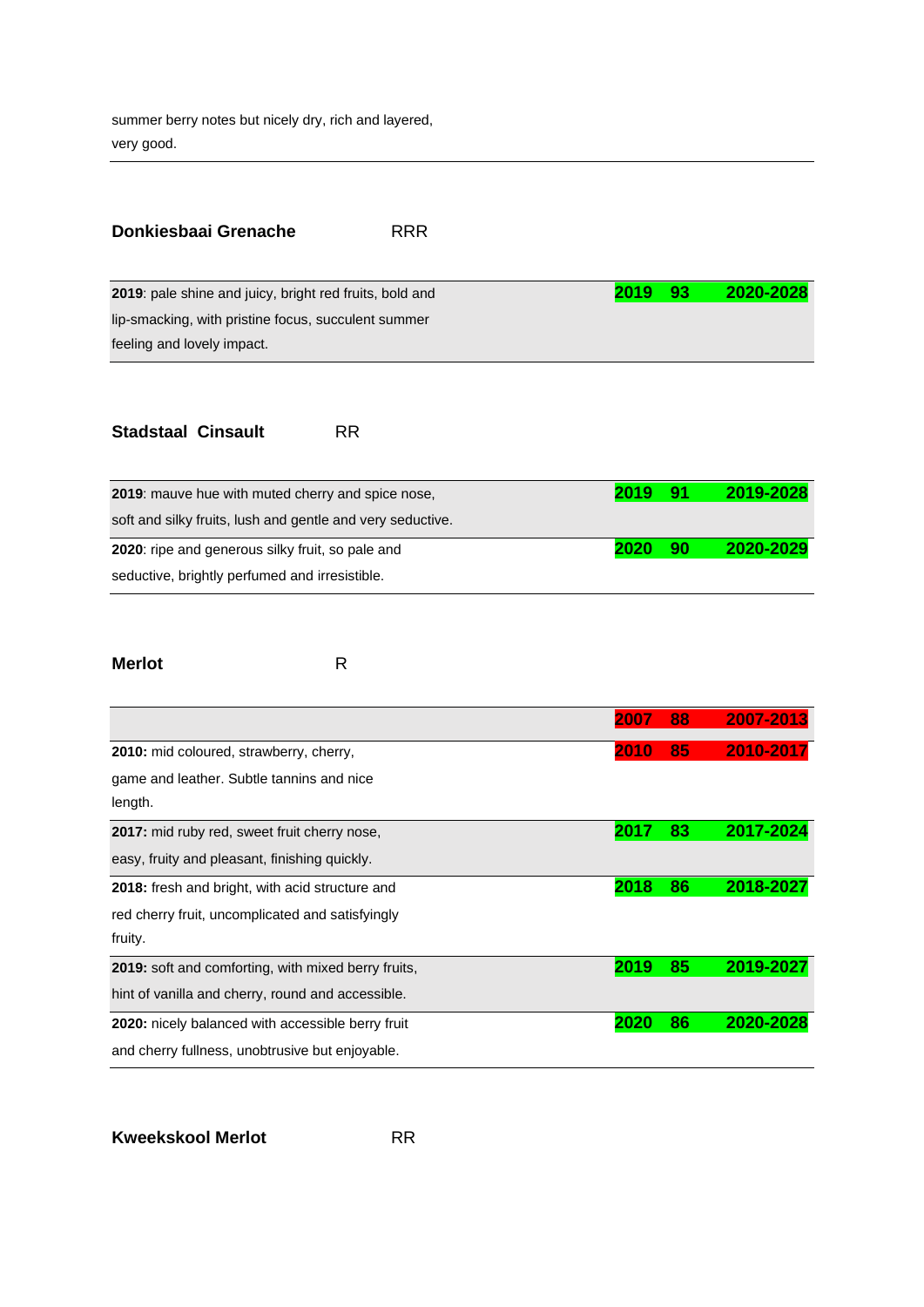| 2016: grippy, bitter cherry red fruited, dry,                | 2016 | 86 | 2017-2025 |
|--------------------------------------------------------------|------|----|-----------|
| savoury bite and herb, with depth.                           |      |    |           |
| 2017: mid depth, dark cherry fruited nose, tangy and         | 2017 | 87 | 2017-2027 |
| lip-smacking, bright red berried with a dry finish.          |      |    |           |
| 2018: pale depth and lighter feel, a fruity, accessible      | 2018 | 88 | 2018-2028 |
| wine with red fruit and vanilla hint and a fresh dry finish. |      |    |           |

### **Tannat / Malbec** RRR

|                                                            | 2006 | 88 | $-2007 - 2014$ |
|------------------------------------------------------------|------|----|----------------|
| <b>2008:</b> stewed mulberry nose, light but mouthfilling, | 2008 | 86 | 2008-2018      |
| dusty tannins, leather and almost sinewy. Quite chunky.    |      |    |                |

### **Summit SMG** RR

|                                                            | 2007 | 91 | 2009-2019 |
|------------------------------------------------------------|------|----|-----------|
| 2009: purple, inky hue. Dark berry nose,                   | 2009 | 87 | 2010-2019 |
| dry tannins and a rustic, spicy and full palate.           |      |    |           |
| <b>2015:</b> deep and rich, with layers of dark fruit,     | 2015 | 92 | 2017-2028 |
| spice and wood, perfect winter drinking, most              |      |    |           |
| satisfying.                                                |      |    |           |
| <b>2016:</b> fleshy and mouth-filling ripe cherry fruited. | 2016 | 88 | 2016-2026 |
| staying focussed and sweetly poised with a spice           |      |    |           |
| hint and pleasant finish.                                  |      |    |           |

## **Donkesbaai Rooiwijn** RRR

| <b>2017:</b> lustrous and attractive, mid depth, bright | 2017 | -91 | 2018-2028 |
|---------------------------------------------------------|------|-----|-----------|
| juicy cherry fruit, layered and revealing itself        |      |     |           |
| slowly, finishing dry, very nice.                       |      |     |           |
| 2018: pale and healthy, with good acid balance,         | 2018 | 89  | 2018-2028 |
| mixed winter berry fruit, easy-going and friendly.      |      |     |           |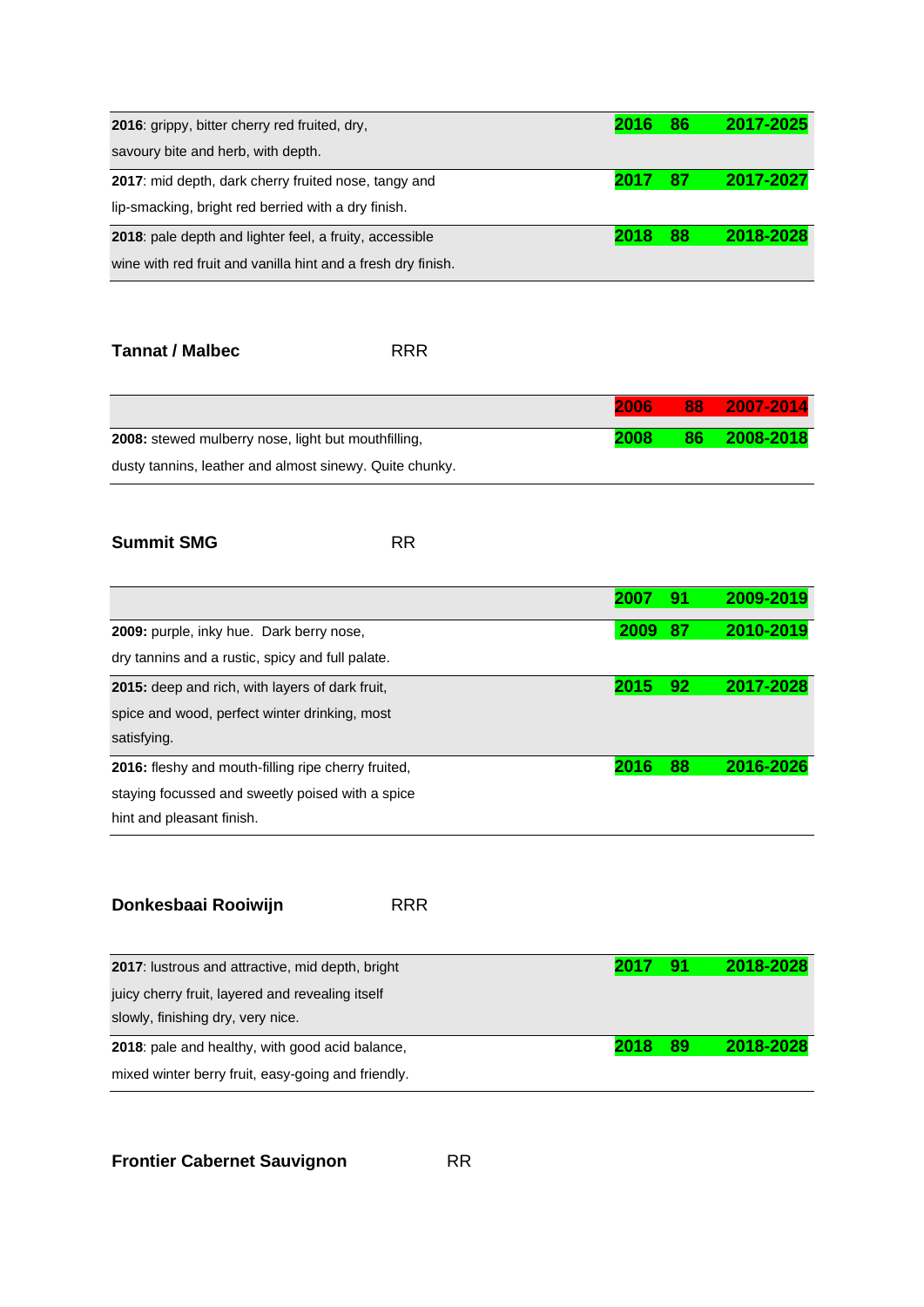|                                          | 2006 | 86 | 2006-2012 |
|------------------------------------------|------|----|-----------|
| 2010: spicy nose, summer berries and a   | 2010 | 83 | 2010-2018 |
| tangy slightly lean finish.              |      |    |           |
| 2013: pleasant but unremarkable, full of | 2013 | 80 | 2013-2022 |
| dark fruit in a neutral fashion.         |      |    |           |

# **Cabernet Sauvignon** R

| 2017: juicy and suggesting whole bunch freshness,          | 201  | 82 | 2017-2025 |
|------------------------------------------------------------|------|----|-----------|
| almost jammy in its forward, softish attack.               |      |    |           |
| <b>2018:</b> forward and generous sweet ripe fruited, lots | 2018 | 86 | 2018-2027 |
| of red berries among dark notes, wood support,             |      |    |           |
| easy-going.                                                |      |    |           |
| 2019: soft and supple liquid blackcurrant lozenge with     | 2019 | 87 | 2019-2028 |
| sweet vanilla hint, touch of dark spice and overall        |      |    |           |
| <i>irresistible.</i>                                       |      |    |           |
| 2020: feels lighter than its 14% alcohol, and more like    | 2020 | 87 | 2020-2028 |
| a Cinsualt in its fruit profile and red berry note, supple |      |    |           |
| and friendly.                                              |      |    |           |

# **Ou Hoofgebou Cabernet Sauvignon** RR

| 2016: glossy but light footed and supple, dark fruit         |      | 88 | 2017-2027 |
|--------------------------------------------------------------|------|----|-----------|
| and pencil shavings, finishing quite grippy.                 |      |    |           |
| 2017: opaque depth, wood hint and backbone over              | 2017 | 90 | 2018-2028 |
| blackcurrant and ripe plum layers, drinking well             |      |    |           |
| young but will keep.                                         |      |    |           |
| <b>2019:</b> winter fruit deep nose, red currant dry palate, | 2019 | 89 | 2020-2029 |
| grippy tannins then more lush and liquid finish.             |      |    |           |
| <b>2020:</b> rich and decadent, and nicely smooth, this      |      | 90 | 2021-2029 |
| has fine dusty dry tannins, cassis and unobtrusive           |      |    |           |
| oak.                                                         |      |    |           |

**Lapa Cabernet Sauvignon** RRR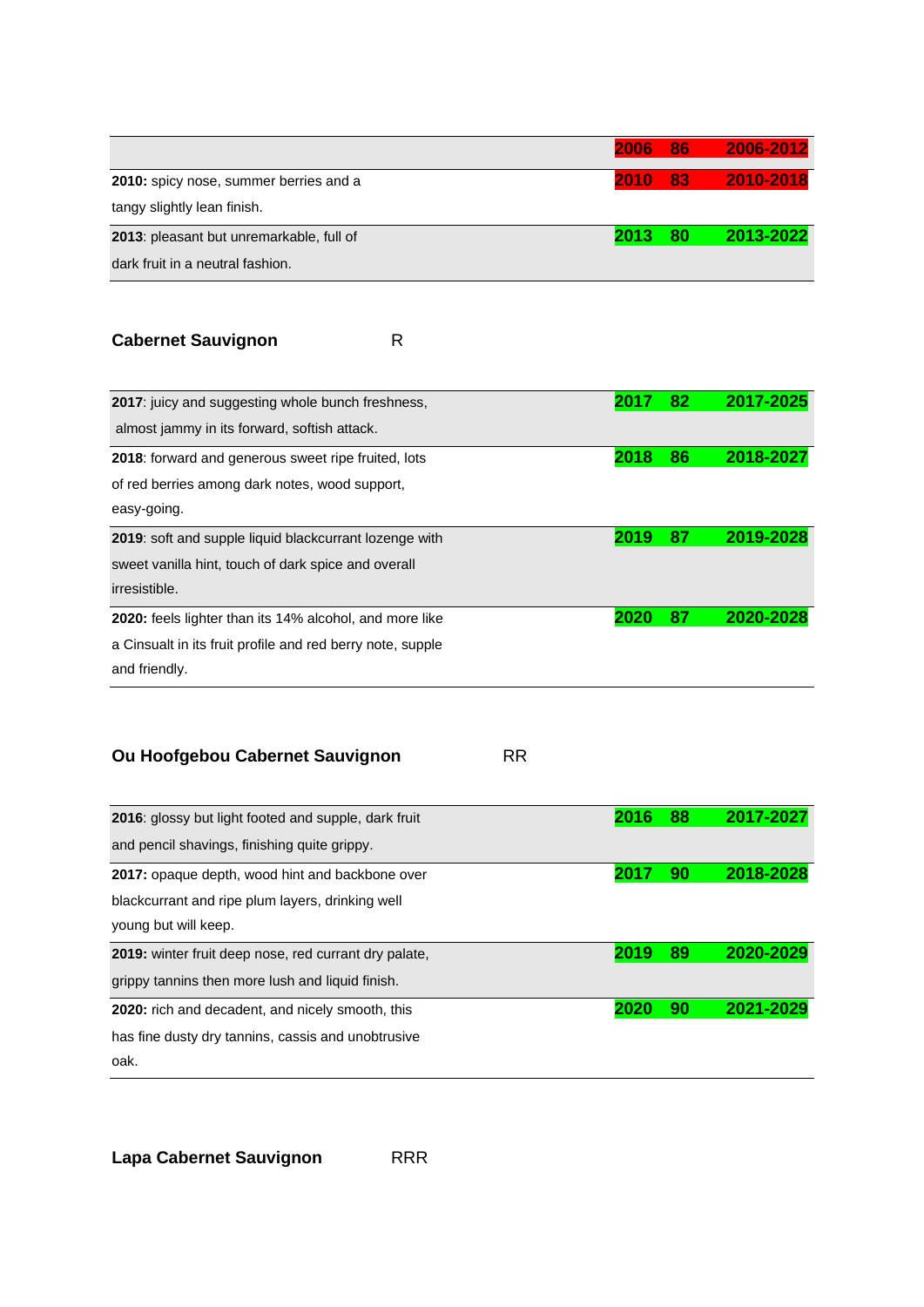| 2009: smoky, cassis nose, deep, warm                      | 2009 | 94 | 2011-2022 |
|-----------------------------------------------------------|------|----|-----------|
| and smooth but with a backbone of tannin.                 |      |    |           |
| Rich, complex and immense.                                |      |    |           |
| 2015: mid depth, silky tannins, big and clean fruited,    | 2015 | 91 | 2017-2028 |
| will improve to show elegant, balanced fruit and          |      |    |           |
| real class.                                               |      |    |           |
| <b>2016</b> : mixed berry fruit compote, dry and savoury, | 2016 | 91 | 2017-2029 |
| with intensity, firm grip over alluring fruit and some    |      |    |           |
| persistence.                                              |      |    |           |

#### **Vanderstel** RR

| 2016: hints of cedar behind dark black fruits with         | 2016 | 89 | 2017-2026 |
|------------------------------------------------------------|------|----|-----------|
| seamless elegance and compelling tannins.                  |      |    |           |
| <b>2017:</b> shiny ruby gloss, smooth and silky mouthfeel, | 2017 | 93 | 2018-2029 |
| balanced and layered, competent wood support,              |      |    |           |
| vibrant and long.                                          |      |    |           |
| 2019: glossy light ruby shine then bold cassis juiciness,  | 2019 | 92 | 2021-2030 |
| fresh and taut and needing time, but a bargain quality     |      |    |           |
| wine.                                                      |      |    |           |
|                                                            |      |    |           |

### **Shiraz** R

|                                                      | 2007 | 88  | 2007-2013 |
|------------------------------------------------------|------|-----|-----------|
| <b>2010:</b> leather and violets followed by a       | 2010 | 85  | 2011-2018 |
| disarming hint of rubber. Palate wins over           |      |     |           |
| the nose.                                            |      |     |           |
| 2015: mixed dark berry fruits with a                 | 2015 | -81 | 2015-2024 |
| full mouthfeel, pleasant if unremarkable.            |      |     |           |
| <b>2017:</b> forward and succulent version, a touch  | 201  | 83  | 2017-2025 |
| jammy and lozenge-like, but pleasant and satisfying. |      |     |           |
| 2018: strangely red fruited, lots of dark cherry,    | 2018 | 83  | 2018-2025 |
| supple and modest and very New World.                |      |     |           |
| Straightforward.                                     |      |     |           |
| 2019: smoky charred meat aromas and supple,          | 2019 | 84  | 2020-2026 |

dark fruit with spice tightness, robust enough but